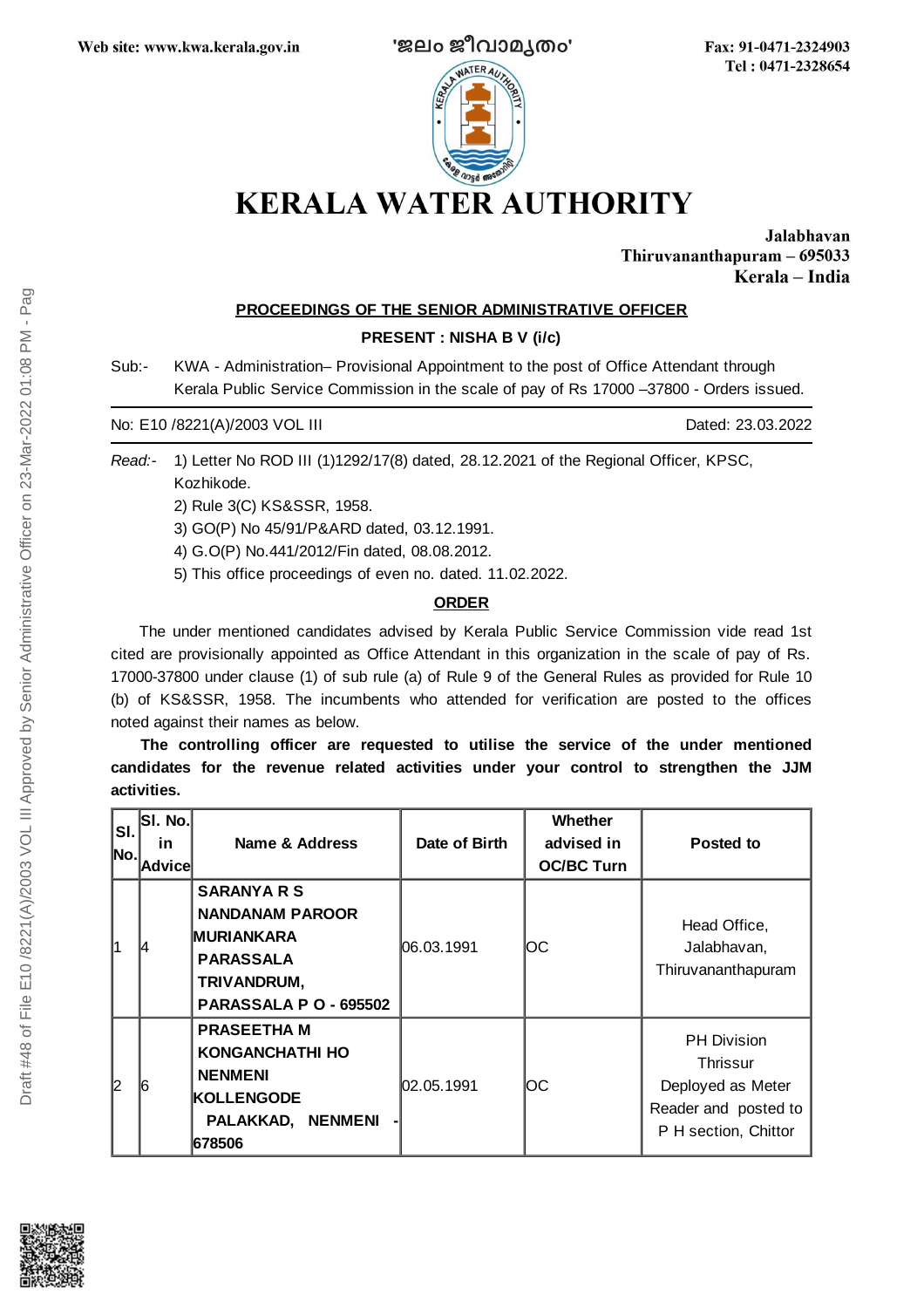| 3  | 17 | <b>POOJA PREM</b><br><b>KULANGARA KARTHIKA</b><br><b>NJALBHAGOM</b><br>PATHANAMTHITTA,<br><b>KAVIYOOR P O - 689582</b>                                            | 11.07.1991 | OС  | PH Division<br>Thiruvalla                         |
|----|----|-------------------------------------------------------------------------------------------------------------------------------------------------------------------|------------|-----|---------------------------------------------------|
| 4  | 19 | <b>NEETHUM</b><br><b>MAVULLATHIL HOUSE</b><br><b>MOOLAD</b><br>KOZHIKODE,<br><b>MOOLAD PO - 673614</b>                                                            | 24.04.1992 | OС  | <b>PH Division</b><br>Vatakara.                   |
| 5  | 14 | <b>RAJI G N</b><br>SREEMOOLAM HARIHARA<br><b>VILASOM</b><br><b>PAZHAKUTTY</b><br>THIRUVANANTHAPURAM,<br><b>PAZHAKUTTY</b><br>P<br>O<br>PIN:695561                 | 02.02.1994 | lВC | Project Division<br>Thiruvananthapuram            |
| 6  | 15 | <b>SONY MARIA GEORGE</b><br><b>PALLIKKUNNEL</b><br>NEERANTHANAM<br>KOTTAYAM, KIZHATHIRI P<br>$O - 686576$                                                         | 06.05.1992 | OС  | PH Sub Division,<br>Thodupuzha                    |
| 7  | 19 | <b>ANUMOL ROSE JOY</b><br>VALIYAVEETTIL<br><b>PUTHENPURACKAL(H)</b><br>POONJAR<br>PO,<br><b>THEKKEKARA</b><br>KOTTAYAM,<br>PIN - 686582                           | 27.05.1992 | OС  | PH Division, Kottayam.                            |
| 8  | 21 | <b>SARANYA S</b><br><b>VIJAYA MANDIRAM</b><br>PUTHUKULANGARA<br><b>PUTHUKULANGARA P O</b><br><b>NEDUMANGADU</b><br><b>TRIVANDRUM,</b><br>PUTHUKULANGARA<br>695541 | 20.10.1992 | ОC  | Head Office,<br>Jalabhavan,<br>Thiruvananthapuram |
| 9  | 22 | <b>THARA THOMAS</b><br><b>NADAKKEDATH HOUSE</b><br>PERUVANNAMUZHI,<br>KOZHIKODE,<br>PERUVANNAMUZHI PO,<br>PERAMBRA VIA,<br>PIN-673528                             | 23.01.1993 | OС  | WSP Sub Division,<br>Vadakara.                    |
| 10 | 23 | <b>CHINCHU B V</b><br>VATTAVILA VEEDU<br><b>THACHOORKUNNU</b><br><b>AVANAVANCHERY</b><br>THIRUVANANTHAPURAM,<br><b>AVANAVANCHERY</b>                              | 23.02.1993 | OС  | Head Office,<br>Jalabhavan,<br>Thiruvananthapuram |

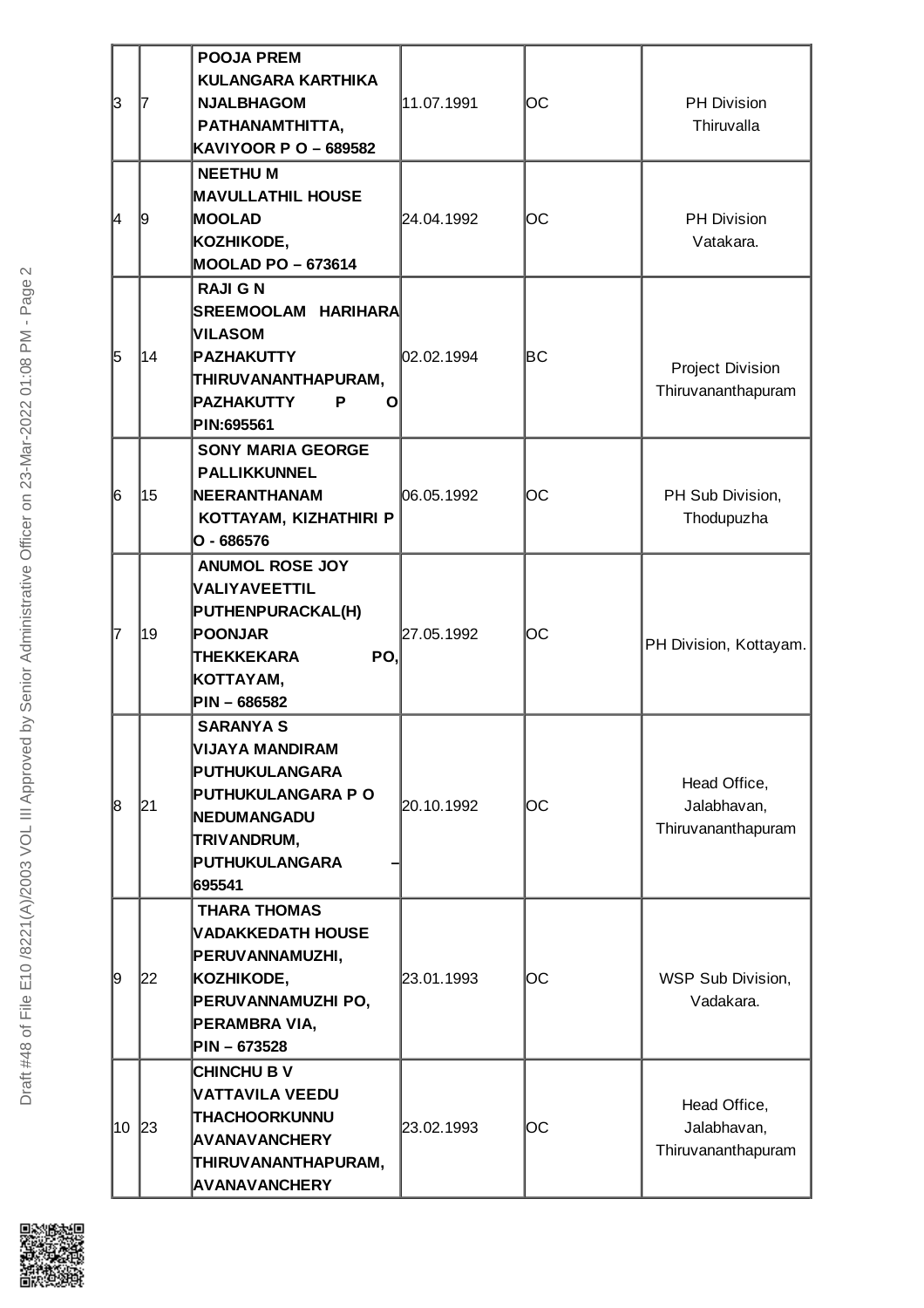|        |              | <b>SREELAKSHMIT</b>               |            |       |                             |
|--------|--------------|-----------------------------------|------------|-------|-----------------------------|
|        |              | <b>MARUKADUCHIRA</b>              |            |       |                             |
| 11 24  |              | <b>CHATHURTHIAKARY PO</b>         | 24.01.1993 | lВC   | WS P Sub Division,          |
|        |              | <b>ALAPPUZHA,</b>                 |            |       | Harippad                    |
|        |              | PIN-688502                        |            |       |                             |
|        |              |                                   |            |       |                             |
|        |              | <b>MINIS</b>                      |            |       |                             |
|        |              | <b>SARASWATHY MANDIRAM</b>        |            |       | PH Sub Division,            |
| 12     | 26           | <b>MANGALAM NAGAR-220</b>         | 20.05.1978 | lВC   | Kollam.                     |
|        |              | KOLLAM,                           |            |       |                             |
|        |              | <b>MANGAD P O - 691015</b>        |            |       |                             |
|        |              | <b>JINU TV</b>                    |            |       |                             |
|        |              | <b>THAYOOR HOUSE</b>              |            |       |                             |
| 13     | 27           | UDAYA NAGAR                       | 11.02.1993 | lВC   | <b>PH Division</b>          |
|        |              | THRISSUR,<br><b>ATHANI</b>        |            |       | Thrissur.                   |
|        |              | 680771                            |            |       |                             |
|        |              | <b>ANEESHKUMAR.T</b>              |            |       |                             |
|        |              | <b>ANIL BHAVAN</b>                |            |       |                             |
|        |              | THACHOTTUKUNNU                    | 12.01.1986 | lВC   | Head Office,<br>Jalabhavan, |
| 14  29 |              | <b>MALAYINKIL P.O</b>             |            |       |                             |
|        |              | THIRUVANANTHAPURAM                |            |       | Thiruvananthapuram          |
|        |              | PIN-695571                        |            |       |                             |
|        |              | <b>DEEJAPC</b>                    |            |       |                             |
|        |              |                                   |            |       |                             |
|        |              | <b>PUTHALATH</b><br><b>THAZHA</b> |            |       |                             |
|        |              | (HOUSE)                           |            |       | P H Sub Division,           |
| 15     | $ 30\rangle$ | <b>IRINGATH</b>                   | 30.03.1993 | ЮC    | Perambra                    |
|        |              | KOZHIKODE,                        |            |       |                             |
|        |              | IRINGATH (POST), PIN              |            |       |                             |
|        |              | 673523                            |            |       |                             |
|        |              | <b>RAJANIKP</b>                   |            |       |                             |
|        |              | <b>KALATHIPADATH HOUSE</b>        |            |       | PH Sub Division,            |
| 16 31  |              | <b>PARAPPANANGADI</b>             | 15.03.1979 | DA-LV | Parappanangadi.             |
|        |              | <b>MALAPPURAM,</b>                |            |       |                             |
|        |              | <b>NEDUVA(PO) - 676303</b>        |            |       |                             |
|        |              | <b>SARIKA R</b>                   |            |       | P H Sub Division,           |
|        |              | <b>KAMBAKOODAM HOUSE</b>          |            |       | Wadakkanchery.              |
| 17     | 33           | KOTTAYI                           | 26.05.1993 | ЮC    | Deployed as Meter           |
|        |              | PALAKKAD,                         |            |       | Reader and posted to P      |
|        |              | KOTTAYI POST -678572              |            |       | H Section Shournur          |
|        |              | <b>SALIHA EBRAHIM</b>             |            |       |                             |
|        |              | <b>NANETHAN HOUSE</b>             |            |       |                             |
|        |              | KANDANTHARA,                      |            |       |                             |
| 18     | 36           | <b>PERUMBAVOOR</b>                | 04.05.1993 | lВC   | W S Division, Kaloor,       |
|        |              | ERNAKULAM, ALLAPRA P              |            |       | Kochi.                      |
|        |              |                                   |            |       |                             |
|        |              | О,<br>PIN - 683556                |            |       |                             |
|        |              |                                   |            |       |                             |
|        |              | <b>HIMA CHANDRAN</b>              |            |       | PH Section,                 |
|        |              | <b>THAZHEMALAMURY</b>             |            |       | Kodungallur.                |
| 19     | 37           | <b>POLPULLY</b>                   | 02.02.1994 | ЮC    | Deployed as Meter           |
|        |              | PALAKKAD,                         |            |       | Reader and posted to        |
|        |              | <b>POLPULLY - 678552</b>          |            |       | Aug Section Palakkad        |

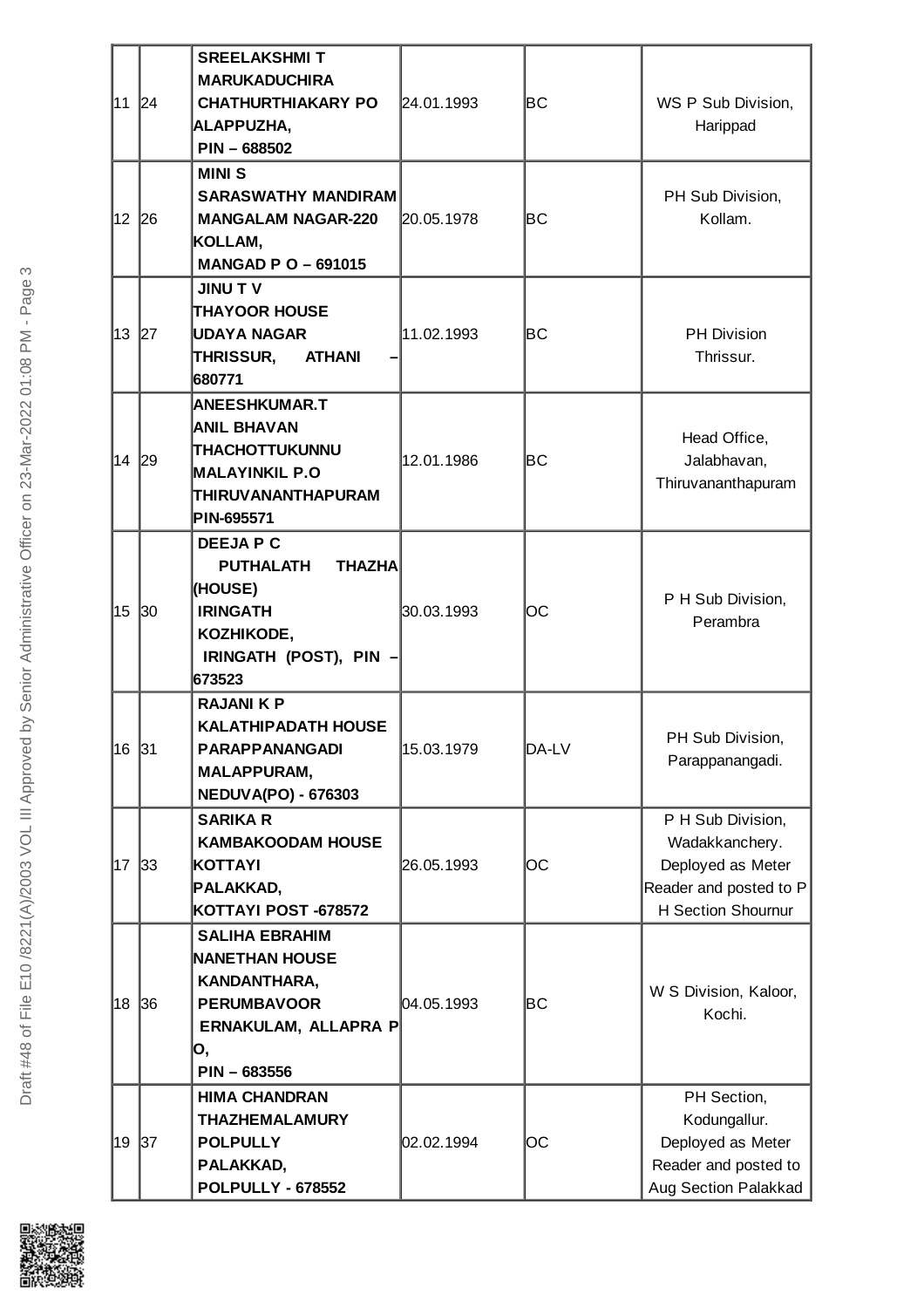|         |       | <b>SHIJULA E</b>                 |            |     |                                    |
|---------|-------|----------------------------------|------------|-----|------------------------------------|
| 20      |       | MOONUKANDATHIL                   |            |     |                                    |
|         | 39    | KEEZHMADU                        | 29.04.1994 | ЮC  | O/o CE, NR                         |
|         |       | VELLIPARAMBA PO,                 |            |     | Kozhikode.                         |
|         |       | KOZHIKODE -673008                |            |     |                                    |
|         |       |                                  |            |     |                                    |
|         |       | <b>RESITHA P R</b>               |            |     |                                    |
|         |       | <b>NEELAMBARI</b>                |            |     | P H Sub Division,                  |
| 21  40  |       | <b>KUNDANNUR</b>                 | 27.02.1985 | lВC | Wadakkanchery                      |
|         |       | <b>THRISSUR,</b>                 |            |     |                                    |
|         |       | KUNDANNUR - 680590               |            |     |                                    |
|         |       | <b>VIDYA MOHAN S</b>             |            |     |                                    |
|         |       | <b>CHENNIYODE</b><br><b>MELE</b> |            |     |                                    |
|         |       | <b>PUTHEN VEEDU</b>              |            | ЮC  | W W South Sub<br>Division Kuriathy |
| 22  41  |       | UCHAKADA                         | 25.05.1994 |     |                                    |
|         |       | TRIVANDRUM,                      |            |     |                                    |
|         |       | KAKKAVILA,                       |            |     |                                    |
|         |       | PIN : 695506                     |            |     |                                    |
|         |       | <b>SAVITHA S</b>                 |            |     | QC Division                        |
|         |       | <b>KIZHAKEPOONTHONI</b>          |            |     | Kozhikode.                         |
| 23      | 43    | <b>VADAVANNUR</b>                | 30.04.1995 | ЮC  | Deployed as Meter                  |
|         |       | PALAKKAD, VADAVANNUR             |            |     | Reader and posted to P             |
|         |       | P O - 678504                     |            |     | H section, Nenmara                 |
|         |       | <b>SAHIRA BANUK</b>              |            |     |                                    |
|         |       | <b>MANALVAYAL HOUSE</b>          |            |     | PH Section Koyilandy.              |
| 24 44   |       | MANALVAYAL                       | 24.01.1980 | lВC | Deployed as Meter                  |
|         |       | WAYANAD,                         |            |     | Reader and posted to               |
|         |       | KARIAMBADI POST -673591          |            |     | Section No I, Kalpetta             |
|         |       | <b>AISWARYA C</b>                |            |     | O/o CE, NR                         |
|         |       | <b>CHARAPPARAMBU HOUSE</b>       |            |     | Kozhikode.                         |
|         |       | <b>MUDAPPALLUR</b>               |            |     | Deployed as Meter                  |
| 25 45   |       | PALAKKAD,                        | 07.05.1995 | ЮC  | Reader and posted to $P$           |
|         |       | MUDAPPALLUR                      |            |     | H Section                          |
|         |       | PIN - 678705                     |            |     | Kozhalmandam.                      |
|         |       | <b>SINDHUKN</b>                  |            |     |                                    |
|         |       | <b>MUNDOKANDATHIL</b>            |            |     |                                    |
|         |       | <b>VEDAMKOTTUKUNNU,</b>          | 15.04.1978 |     | Q Control Division,                |
| 26 49   |       | <b>PULPALLY</b>                  |            | OС  | Kozhikkode.                        |
|         |       |                                  |            |     |                                    |
|         |       | WAYANAD, PULPALLY,<br>PIN:673579 |            |     |                                    |
|         |       |                                  |            |     |                                    |
|         |       | <b>SARANYA S</b>                 |            |     |                                    |
|         | 27 56 | <b>SASEENDRA BHAVANAM</b>        | 28.09.1994 | lВC | P H Section<br>Mavelikkara.        |
|         |       | KANDALLOOR NORTH                 |            |     |                                    |
|         |       | <b>ALAPPUZHA,</b>                |            |     |                                    |
|         |       | PATTOLIMARKET - 690 531          |            |     |                                    |
|         |       | <b>VINITHA K V</b>               |            |     |                                    |
|         |       | <b>THACHARA HOUSE</b>            |            |     | <b>PH Section</b>                  |
| 28   57 |       | VALIYALUKKAL                     | 26.05.1979 | ЮC  | Guruvayoor                         |
|         |       | THRISSUR,                        |            |     |                                    |
|         |       | KANIMANGALAM                     |            |     |                                    |

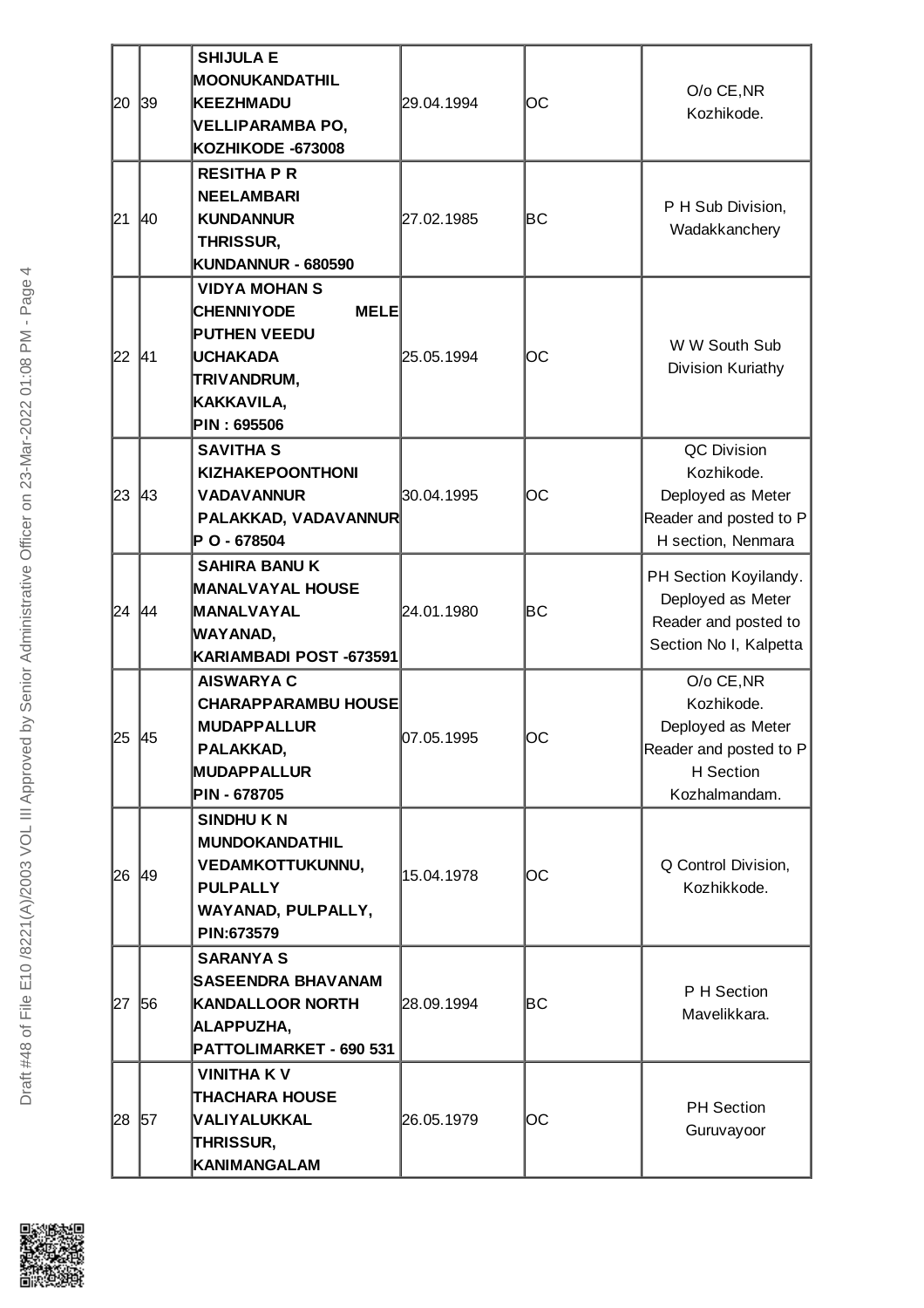|              |     | RIJI E                      |             |      |                              |
|--------------|-----|-----------------------------|-------------|------|------------------------------|
|              |     | <b>KARIPPAL HOUSE</b>       |             |      |                              |
| $ 29\rangle$ | 158 | <b>ANDALUR</b>              | 116.05.1980 | IBC. | Project Division,<br>Kannur. |
|              |     | <b>PALAYAD (PO)</b>         |             |      |                              |
|              |     | <b>KANNUR, PIN - 670661</b> |             |      |                              |

Since the selection to this post is made from a Common Selective list, the candidates may be informed, while issuing appointment orders that in the event of discharge from service for want of vacancies, they may either re-register their names in the office of the PSC/District Office of the PSC from where they were advised and get themselves re-appointed on further advice by the PSC or they may wait for their turns for reappointment to the post in the Department, in case they desire to continue as probationers in the posts from which they were discharged. (vide Government Circular Memorandum No.3737/Rules-1/90/P&ARD dated 29.03.1990 and G.O.(P) No.7/91/P&ARD dated 15.02.1991.)

This appointment will be regularized subsequently on verification of character and antecedents by the Police department and after obtaining verification certificate from the Kerala Public Service Commission. He /She will be on probation from the date of joining service, for a total period of one year on duty within a continuous period of two years in this department.

The candidates will have to join duty within 15 days from the date of receipt of this order. If they fail to join duty within the stipulated time, their appointment in the cadre of Office Attendant in this organisation will be treated as cancelled without any further notice.

The candidates should enroll themselves in GPF within one year from the date of joining duty, for declaration of satisfactory completion of their probation. Application for correction of date of birth, if any, needed shall be made within five years from the date of entry in service as per G.O.(P)No.45/91/P&ARD dated 20.12.1991.

The New Pension Scheme introduced vide G.O.(P)No.20/2013/Fin dated, 07-01-2013 will be applicable to all the incumbents.

The following action should be taken by the Head of Offices/ Controlling Officers concerned while admitting the candidate to join duty, after verification from this office:-

- 1. The candidate shall be allowed to join duty only on producing the verification certificate The joining report of the incumbent shall be reported to this office without fail.
- 2. The Service Book should be opened within 7 days from the date of joining.
- 3. The following documents of the candidates shall be forwarded to this office within two weeks from the date of joining duty without delay.

(i) Attested copies of the pages of Service Book containing Name, address, personal identification marks, finger impressions, signature, date of joining duty, (i.e., Service Book pages 1, 2, 3, 4, 5, 15 and 16) details of previous service recorded, if any and copy of identification certificate pasted in the Service Book of the incumbents as stipulated in the G.O.(P) No.20/2011/P&ARD Dated, 30.06.2011.

(ii) The duly filled up Annexure I Form for Police Verification of the incumbents at the time of their joining duty.

(iii) The original OTV certificate issued by KPSC shall also be forwarded along with the above.

- 4. While recording the details of PSC Advice and Appointment order in the Service Book, the details of quota on which the candidate is appointed i.e., whether on merit quota or reservation quota should also be recorded in the Service Book as per G.O.(P)No.125/ 2016/Fin dated 29- 08-2016.
- 5. The Form of "Details of the movable and immovable properties to be filed at the time of joining

 $\overline{5}$